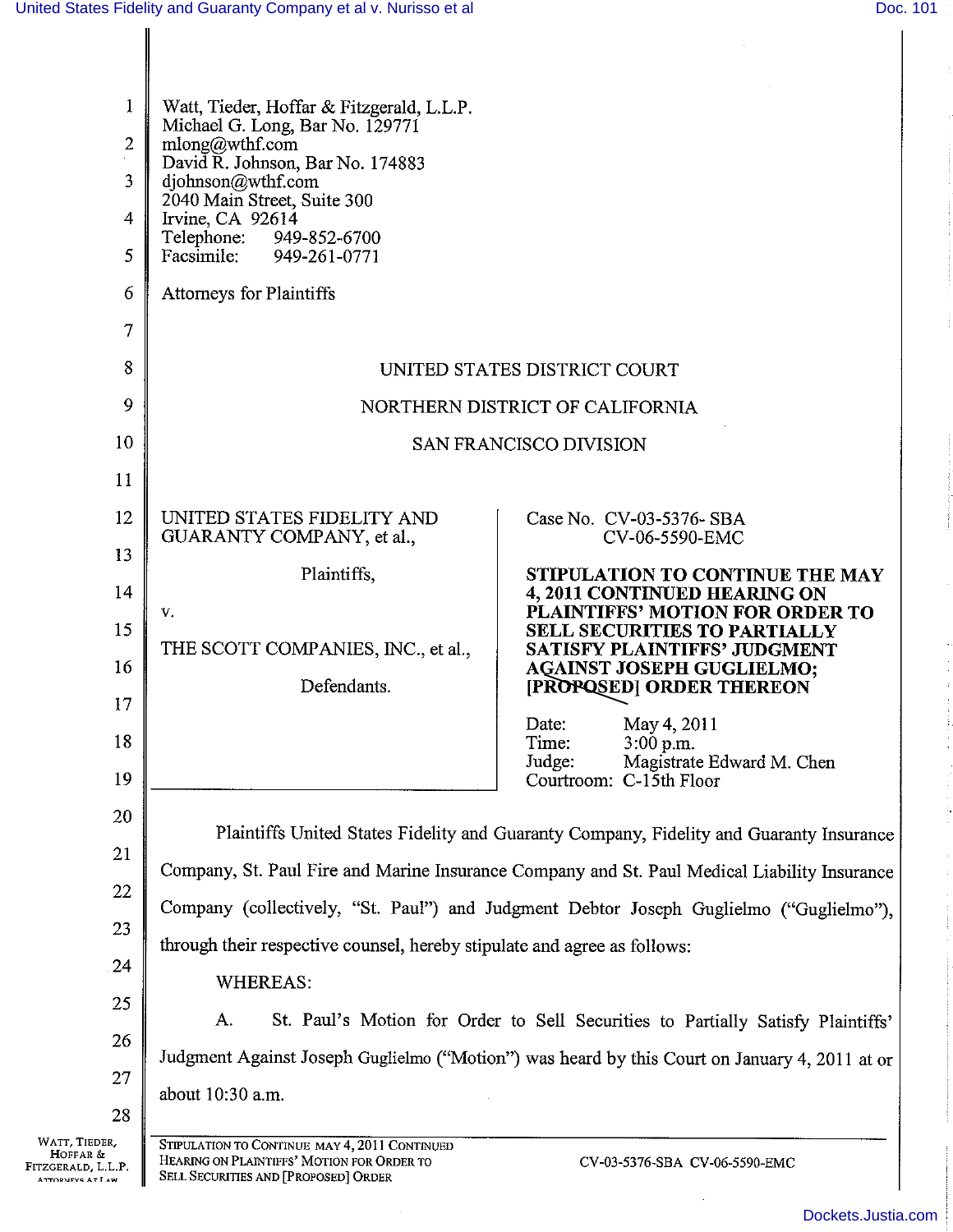1 2 J 4 5 B. In its January 11,2011 Order on the Motion ("Schwab Account Order"), the Court ordered that information regarding a certain account maintained by Guglielmo at Charles Schwab & Co., Inc. be exchanged with St. Paul. Further, the Court ordered that the parties submit further briefing regarding Guglielmo's need for the funds on February 16,2011, and set a further hearing regarding Plaintiffs' Motion on February 23, 2011.

C. On January 14, 2011, St. Paul sent Guglielmo a letter demanding that Guglielmo provide certain documents and information pertaining to his financial condition by January 28, 2011 in accordance with the Schwab Account Order ("St. Paul Letter Demand").

9 10 11 12 13 D. Thereafter, St. Paul and Guglielmo began discussing the possible resolution of their dispute. To allow for their discussion to progress, St. Paul agreed to continue the briefing regarding Guglielmo's need for the funds to March 9,2077 and the hearing on St. Paul's Motion to March 23, 2011. The Court agreed to the continued dates (Case No. CV-06-5590-EMC, Docket No. 97 and Case No. CV-03-5376-SBA, Docket No. 410).

14 15 t6 17 E. On or about March 10, 2011, the Court agreed to continue the briefing and the March 23, 2011 hearing on St. Paul's Motion to allow for a possible resolution of St. Paul and Guglielmo's dispute (Case No. CV-06-5590-EMC, Docket No. 99 and Case No. CV-03-5376- SBA, Docket No. 413).

18 t9 20 21 F. St. Paul and Guglielmo have reached a settlernent in principle ofthe entire dispute between them, and need additional time to prepare the required documentation. The settlement will obviate the need for the information sought in the St. Paul Letter Demand, the additional submissions to this Court and the continued hearing on the Motion.

22

6

7

8

## WHEREFORE,

23 24 25 To allow St. Paul and Guglielmo to complete their discussions without potentially unnecessarily incurring additional expenses and to avoid the potentially unnecessarily expenditure of the resources of this Court, St. Paul and Guglielmo agree to continue:

(to June 29,2011), as the Court's calendar may permit;

1. The hearing on St. Paul's Motion from May 4, 2011 by fifty-five (55) days

27

26

28

WATT, TIEOER, HoFFAR & FITZGERALD, L.L.P.<br>ATTORNEYS AT LAW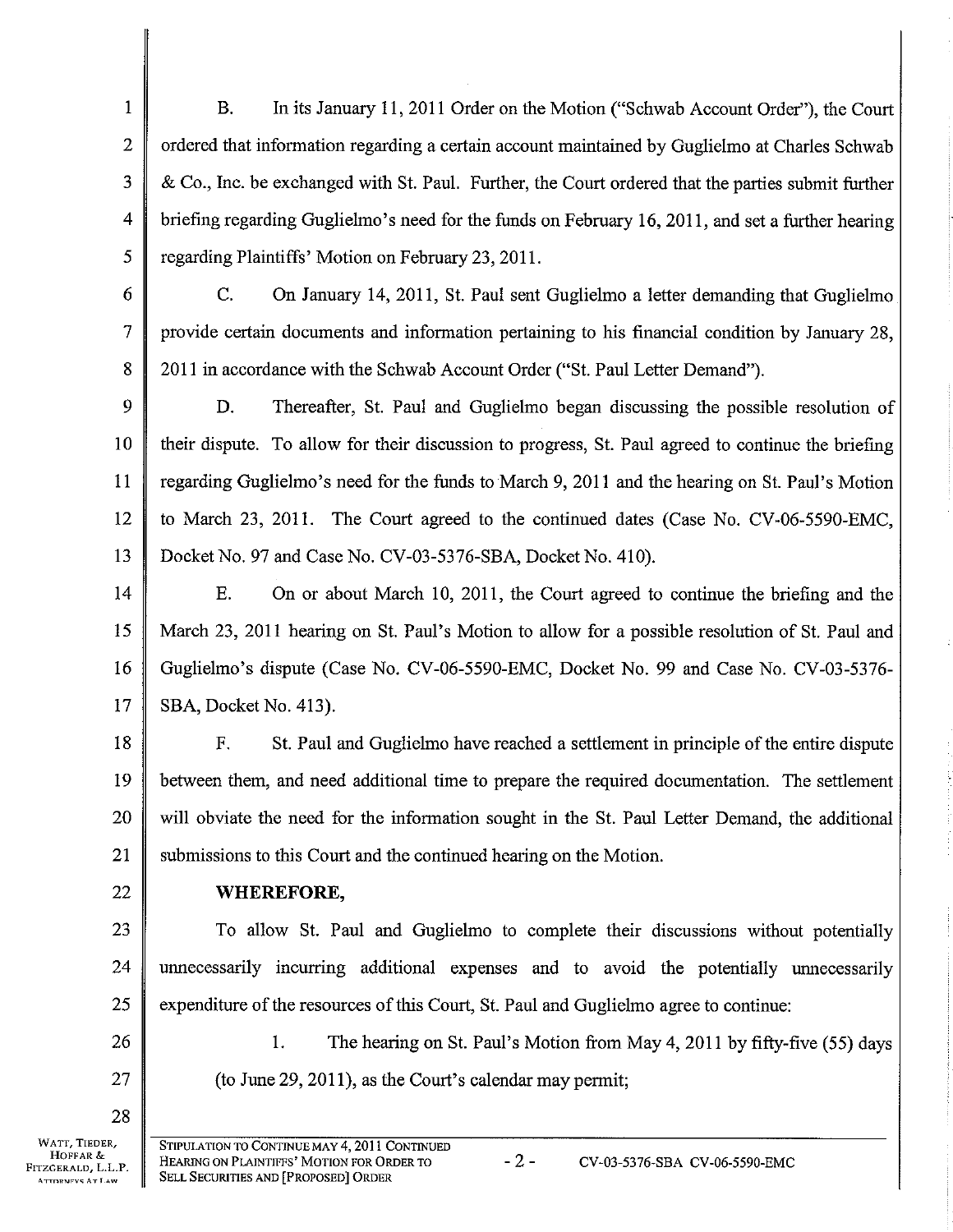T 2. St. Paul's and Guglielmo's submission of additional briefing in accordance  $\overline{2}$ with the Court's Schwab Account Order from April 20, 2011 to two (2) weeks before the continued hearing date on the Motion (to June 15, 2011); and 3 4  $\mathfrak{Z}$ . The deadline for Guglielmo to provide to St. Paul the documentation and 5 information demanded by St. Paul in its St. Paul Letter Demand to thirty-two (32) days before the hearing (approximately May 31, 2011).  $\ddot{\Omega}$  $\overline{7}$ IT IS SO STIPULATED.  $\bar{8}$ Dated: April  $20, 2011$ WATTNIEDER, HOFFARY FITZGERALD, L.L.P.  $\ddot{9}$  $10$ By:  $\mathbf{H}$ Michael G. Long David R. Johnson  $12$ Counsel for Plaintiffs  $13$ Dated: April 20, 2011 LAW OFFICES OF JAMES M. SULLIVAN, INC. 14 15 By: 16 **Charles Sylllivan** Counsel for Joseph Guglielmo  $17$ 18 19 20  $21$ 22 23 24 25 26 27 28 WATE THUME STIPHLATION TO CONTINUE MAY 4, 2011 CONTINUED **HOPPAR &**<br>FIDZGERALD, L.L.P. HEARING ON PLAINTIFFS' MOTION FOR ORDER TO  $-3-$ CV-03-5376-SBA CV-06-5590-EMC SELL SECURITIES AND [PROPOSED] ORDER inverkart in